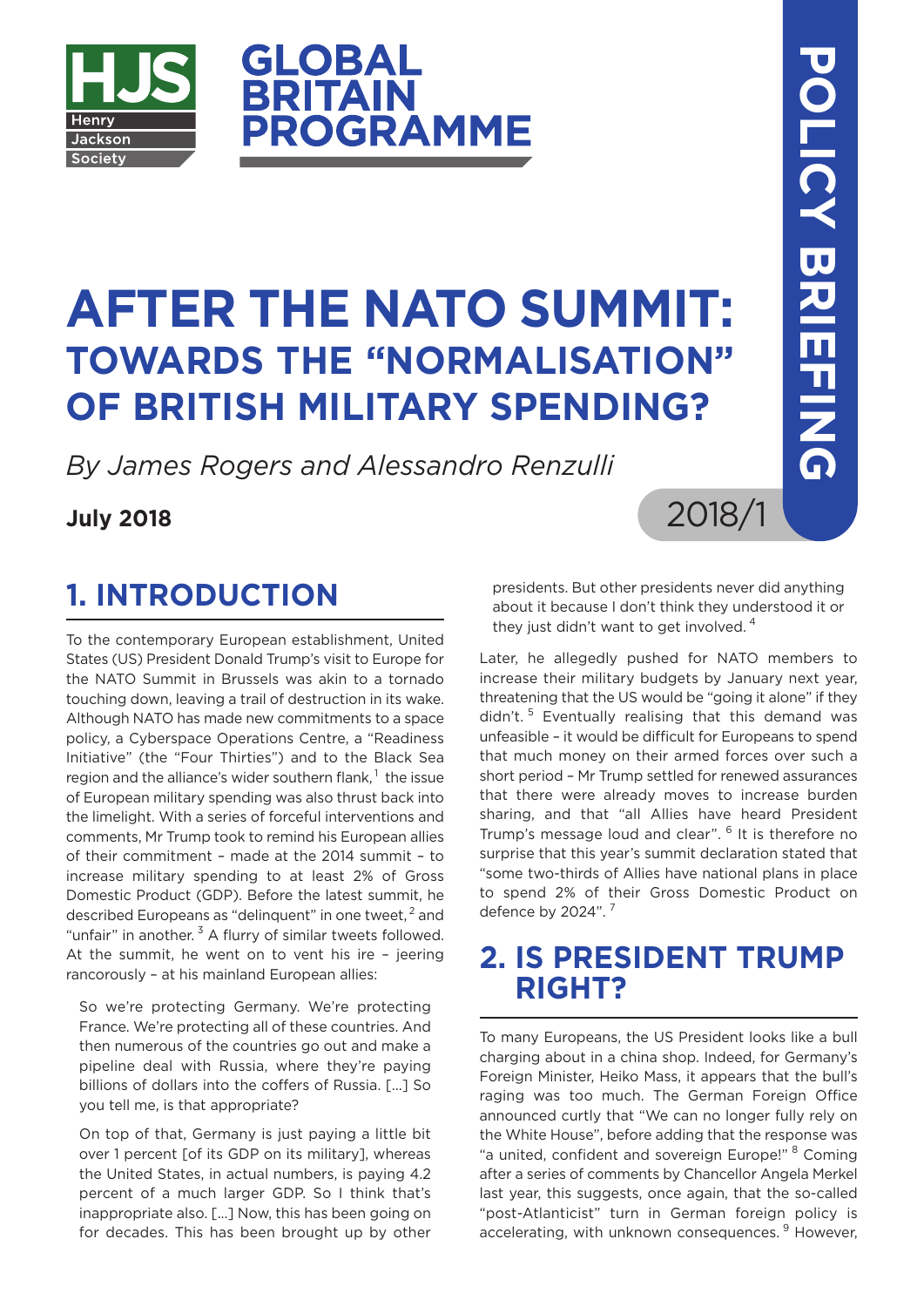

*Graph 1: NATO Defence Spending as % of GDP (2018 est.)* <sup>11</sup>

notwithstanding his rhetorical bluntness and erratic tweets, Mr Trump clearly has a point. European military spending is far too low and burden sharing between the two parts of the Atlantic is tilted unfairly against America. According to NATO, of the "real" US\$936 billion to be spent on the military by NATO allies in 2018, the US will account for around 66% of all expenditure – equivalent to US\$623 billion. <sup>10</sup> By the end of 2018, twenty allies will still likely fail to spend 2% of their GDP on their armed forces.

Worse, as Graph 1 shows, NATO's poorer members – Estonia, Latvia, Lithuania, Romania and Poland – have either reached or are close to reaching the 2% target, while the wealthier members, including Germany, France, Italy, Spain, the Netherlands and Belgium, still have quite some way to go. It is therefore no surprise that some Europeans have constructed various excuses over the past few years to deflect attention from their poor performance. These "get-out" clauses take three main forms:

- 1. It was suggested that because not all US spending is directly allocated to NATO, America does little better than its allies in upholding the defence of Europe.<sup>12</sup> Of course, there is a kernel of truth to this argument, but ultimately it does not hold water: while US military power is indeed spread out around the world, it can readily be redeployed to Europe, and at relatively short notice.
- 2. The argument was put that while some European allies fail to meet their spending commitments, they are nonetheless "military maestros" because they commit more troops to allied operations than other

members.<sup>13</sup> The answer to this claim is surely: so what? Why should the two – sufficient spending and providing troops – be mutually exclusive? NATO allies should be prepared to do both.

3. Some Germans reiterated a long-standing argument that if they increase spending to 2% of GDP, they will have the second largest military budget in NATO, as if this would in itself be a problem. <sup>14</sup> This argument is also lacking: in the early 1990s Germany spent in sum comparably to the United Kingdom (UK) and France, and nobody batted an evelid.<sup>15</sup> And even if Germany did ramp up military spending, the extra resources would merely be consumed to modernise the Bundeswehr (for many years), which is said to be in a "dramatically bad" state of operational readiness.<sup>16</sup>

It is also the case that some Europeans tried to excuse their inadequate performance by drawing attention to the polarising character of President Trump. But this tactic also lacks credibility: he is not the first to draw attention to their lack of spending. Other American statesmen have been urging their European counterparts to share more equitably in the burden of the West's defence for many years. Indeed, in some ways Robert Gates, a former US Defence Secretary, even foresaw a president like Mr Trump in his valedictory speech (incidentally to a European audience) in 2011:

The blunt reality is that there will be dwindling appetite and patience in the US Congress – and in the American body politic writ large – to expend increasingly precious funds on behalf of nations that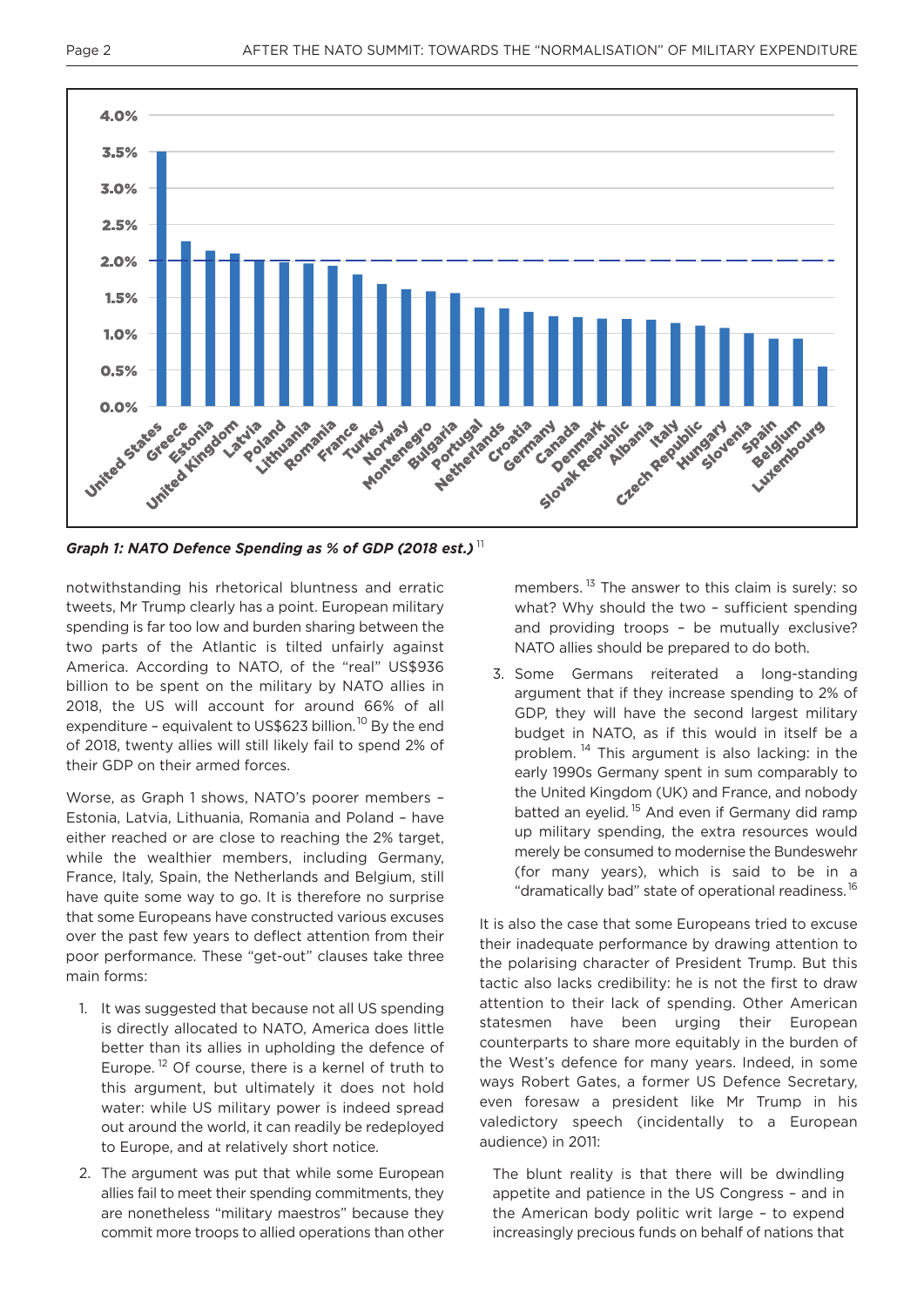are apparently unwilling to devote the necessary resources or make the necessary changes to be serious and capable partners in their own defense. [...] Indeed, if current trends in the decline of European defense capabilities are not halted and reversed, future US political leaders – those for whom the Cold War was not the formative experience that it was for me – may not consider the return on America's investment in NATO worth the cost. <sup>17</sup>

That this statement was made by one of America's strongest proponents for Atlanticism should have made the Europeans particularly mindful. For not only was the Cold War already fading speedily from memory, but the geopolitical foundations of the global balance of power were also starting to change – and fast.

Indeed, geopolitically speaking, while his rhetoric and tactics are very different, President Trump's wider geostrategic objectives are not so dissimilar to those of previous administrations. President Obama tried to "reset" relations with Russia, just as he began the "pivot" or "rebalance" towards East Asia to constrain China in the broader Indo-Pacific. America's principal geostrategic objective – to prevent China from overturning the established system in East Asia – was already established. Mr Obama tried to do this by coaxing the Chinese into a "responsible stakeholder" position in the "rules-based" international order.<sup>18</sup> However, given the degree of China's military modernisation, geopolitical revisionism and illiberal practices, Mr Trump appears to have concluded that the former approach is no longer sustainable and that a more robust US geostrategy is required, underpinned by a new group of partners, as well as by military strength.<sup>19</sup>

Except for the British and French, most Europeans have not been keeping up. They have failed to understand that as the US is increasingly drawn into a wider geopolitical game reaching across the entire Eurasian continent, Europe is no longer the exclusive centre of America's strategic attention. Last year, a Chinese naval squadron, partaking in joint exercises with Russian forces, sailed into the Baltic Sea for the first time in history. <sup>20</sup> It is in this sense that China, Russia and European defence spending are all increasingly interlinked – a point that President Trump's administration appears to have grasped.

By drawing a linkage between geopolitics and geoeconomics, President Trump and his "America First" agenda appear to have a much more integrated and sophisticated vision of Western security than his numerous critics allege. To strengthen his hand in dealing with the new geopolitical challengers, the US under Mr Trump is no longer prepared to carry the burden of European defence. As he looks at European NATO members, many still making returns on the so-called post-Cold War "peace dividend" he sees not allies, but "free riders", sapping away at US power.  $21$ Given the sums involved – mainland European NATO allies have effectively underfunded the defence of Europe by around US\$451 billion between 2012 and 2016 – the hurt is compounded when he sees the money being invested into programmes to boost European economic productivity. As such, while Mr Trump's initial call for a 4% of GDP target for NATO was seen as a step too far, he is unlikely to reduce the pressure. He wants his European allies – especially the wealthier ones – to change their priorities and invest more in their own defence.

#### **3. IMPLICATIONS FOR THE UK**

Given that the geopolitical environment in which the UK cannot easily escape is changing so rapidly, James Frayne, former Director of Policy and Strategy at Policy Exchange, argues that the time has come to refocus the debate on the purpose of military power.<sup>22</sup> For too long the armed forces have been synonymous with semi-discretionary "expeditionary operations", often occurring a long way from the British home islands. Military power has come to be thought of as military *force*. This is a mistake, not least because, as General Nicholas Carter, the current Chief of the Defence Staff, pointed out earlier this year, the "grey zone" – a consequence of geopolitical struggle – between peace and war is returning with a vengeance.  $23$ 

This changed situation calls for a different military posture: firstly, towards dissuasion; secondly, towards deterrence. Put simply, dissuasion is when a major power attempts to prevent the emergence of competitors by sustaining strategic supremacy. The motto of the Royal Navy – *"Si vis pacem, para bellum"* ("If you want peace, prepare for war") – captures this aptly. This can be achieved either passively (i.e., through maintaining a dominant alliance infrastructure, underpinned by military power) or actively (i.e., by demonstrating superior military capabilities, reach and determination). Deterrence, on the other hand, is by nature hostile, predicated on the assumption that the deterrer already faces a potential enemy. Moreover, simply deploying a token or skeleton force as a "tripwire" is not enough; instead, "credible deterrence must be underpinned by genuine capability and genuine commitment that earns the respect of potential opponents".  $24$ 

In addition, military forces also play another connected role during periods of geopolitical flux by demonstrating commitment to partners and allies. This is the more positive aspect of upholding dissuasion and deterrence, for it also helps facilitate wider economic and political relations. In this sense, the former Foreign Secretary, Boris Johnson, was stating an obvious truth when he claimed that in the past "military and political partnerships went hand in hand with trade, and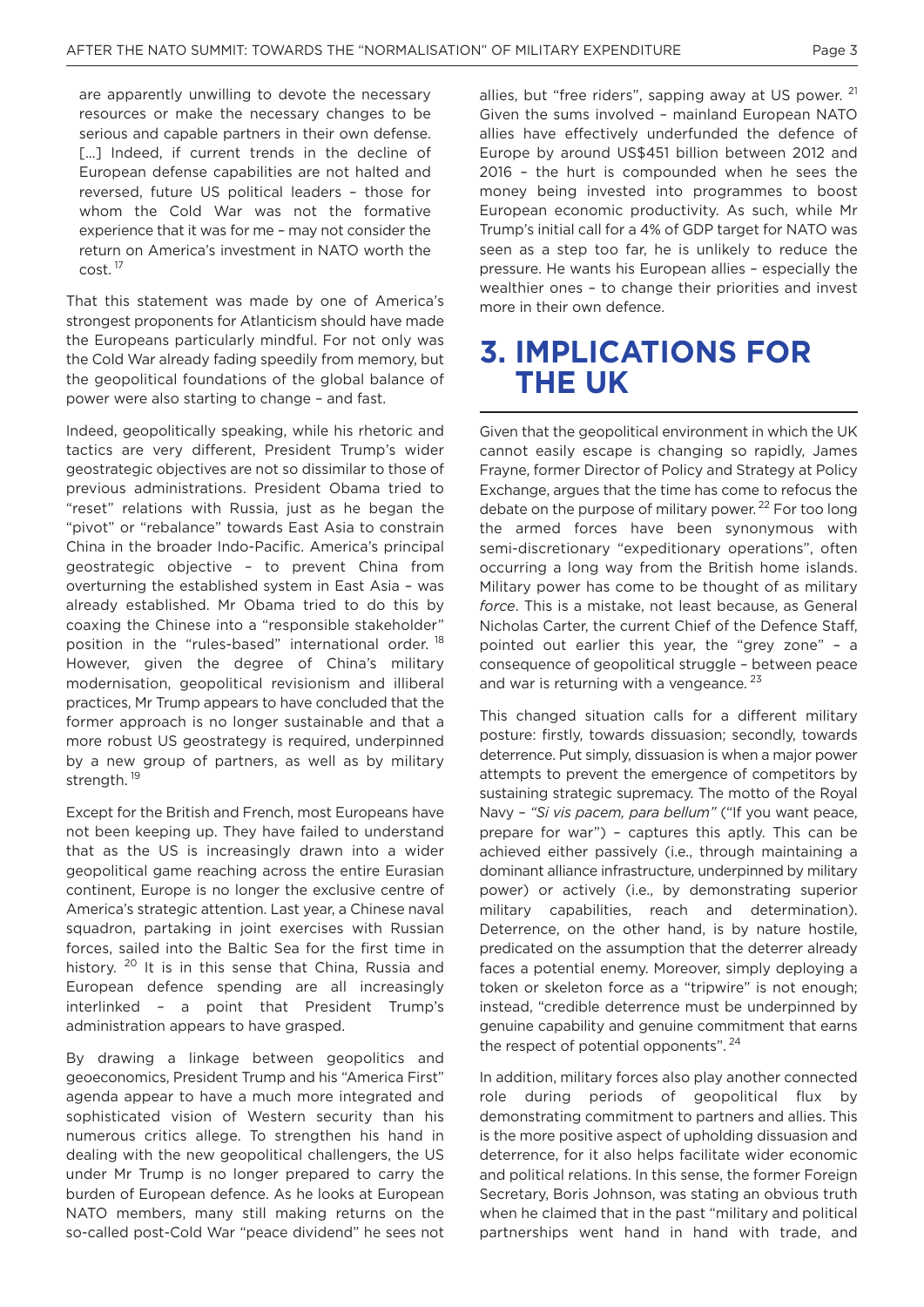economic growth".  $25$  The conjoined nature of this relationship needs to be better appreciated and understood in the UK. As the geopolitical environment deteriorates, other countries will likely look to Britain as a trusted ally or partner that can provide cutting-edge warships, warplanes and other equipment, not least given its large and technologically advanced military-industrial base.

In this sense, the British Armed Forces should be capable not only of upholding the nation's prosperity through the provision of security, but also by making a contribution to economic growth itself. As a recent report for the Ministry of Defence reveals, the UK military facilitates over £7 billion worth of exports each year, as well as acting as a significant partner for high growth industries such as cyber, engineering, and aerospace, <sup>26</sup> Indeed, Rolls-Royce has acquired contracts across the Gulf to provide servicing and maintenance of Britishmanufactured military products for their service cycle; ensuring Britain retains influence in the region for years to come.<sup>27</sup> The Royal Navy's participation in joint military exercises in the Indo-Pacific was considered a key driver in Australia's recent decision to procure the Type 26 frigate in a £20 billion 'deal of the decade' for Britain's military-industrial base.<sup>28</sup> And the £2 billion of funding announced by the Defence Secretary for the initial development of the so-called "Tempest" combat aircraft has the potential – particularly if the UK can draw in and consolidate international partnerships with countries like Sweden, Japan and/or Australia – to reduce development costs, press down the price of production, and lead to foreign sales.

### **4. OPTIONS FOR THE UK**

Despite having slightly exceeded NATO's 2% of GDP commitment for many years, the UK has not escaped President Trump's attention either. <sup>29</sup> The US Ambassador, Woody Johnson, recently called on the UK – with its commitments in the Gulf, South-East Asia and the South Atlantic – to raise defence spending too, a point that was later reiterated in a letter to Gavin Williamson, the UK Secretary of State for Defence, by Jim Mattis, the US Defence Secretary. <sup>30</sup> This comes at a time when the British Armed Forces have also been in the spotlight domestically, not least because it appears that the previous government did not provide sufficient resources – potentially as much as £2 billion per year over the next ten year period – for the realisation of the 2015 "Strategic Defence and Security Review". 31 So severe has the spending crisis become that Lord Houghton, the former Chief of the Defence Staff, recently told BBC Radio Four:

The government now finds itself in a very difficult situation. It does have a defence programme which is currently wholly unaffordable within the available funding. [...] And therefore we have outlined and promised the country, we have almost deluded the country, that this incredible range of new capability was coming and was affordable and the strategic situation has changed and it is not. We've got to make a hard choice therefore. Do we increase the defence budget to make this ambition affordable, or do we actually diminish ourselves in terms of our status as a military power?<sup>32</sup>

Of course, this question has bedevilled the UK throughout much of the twentieth and twenty-first centuries. The nation has long sought a military posture it was unprepared to pay for. But today it is different: UK military spending has fallen dramatically from around 2.5% of GDP in 2010 to just 2.1% in 2018.  $33$ During the Cold War era, Britain's average or "normal" spending stood at almost 5% of GDP.<sup>34</sup> While the current strategic environment does not mandate an immediate jump to such levels – or even spending as high as 4% of GDP as President Trump is said to have recommended at the NATO Summit – the UK would do well to reconsider its present spending commitment. For reference, the average or "normal" level of military spending over the past forty-year period (1977-2017) was approximately 3% of GDP. 35

As the British government completes another strategic review – the "Modernising Defence Programme", which will likely drag on into Autumn 2018 – there are several available options. Each of these options would come with opportunities and drawbacks:

- 1. Maintain military spending at the currently anticipated levels (2.1% of GDP, or "real" £38.7 billion), possibly leading to moderate cuts to the existing programme insofar as it requires an estimated  $E2$  billion extra per year.  $36$  The UK would still remain one of the leading military powers in NATO, but it would become potentially less secure and more "European", while losing influence in Washington;
- 2. Reduce spending further to around 2% of GDP, still in keeping with the commitment the UK made in 2014, freeing up additional 0.1% of GDP (or "real" £1.8 billion per year) for investment in other areas, but with the possibility that the UK would be less secure, and considerably less geopolitically significant, not only in Washington, but also in Paris and Berlin, as well as with emerging new partners like Japan and Australia; 37
- 3. Partially "normalise" military spending to around 2.5% of GDP over a five-year period to fully plug the existing funding shortfalls, while providing more up-to-date capabilities, such as more escorts for the Royal Navy and better cyber capacity, and fully realise – in a new context – the 2015 "Strategic Defence and Security Review". <sup>38</sup> Based on an annual growth rate of 1.5%, Britain's "real" military budget would reach approximately £49.5 billion by 2023; <sup>39</sup>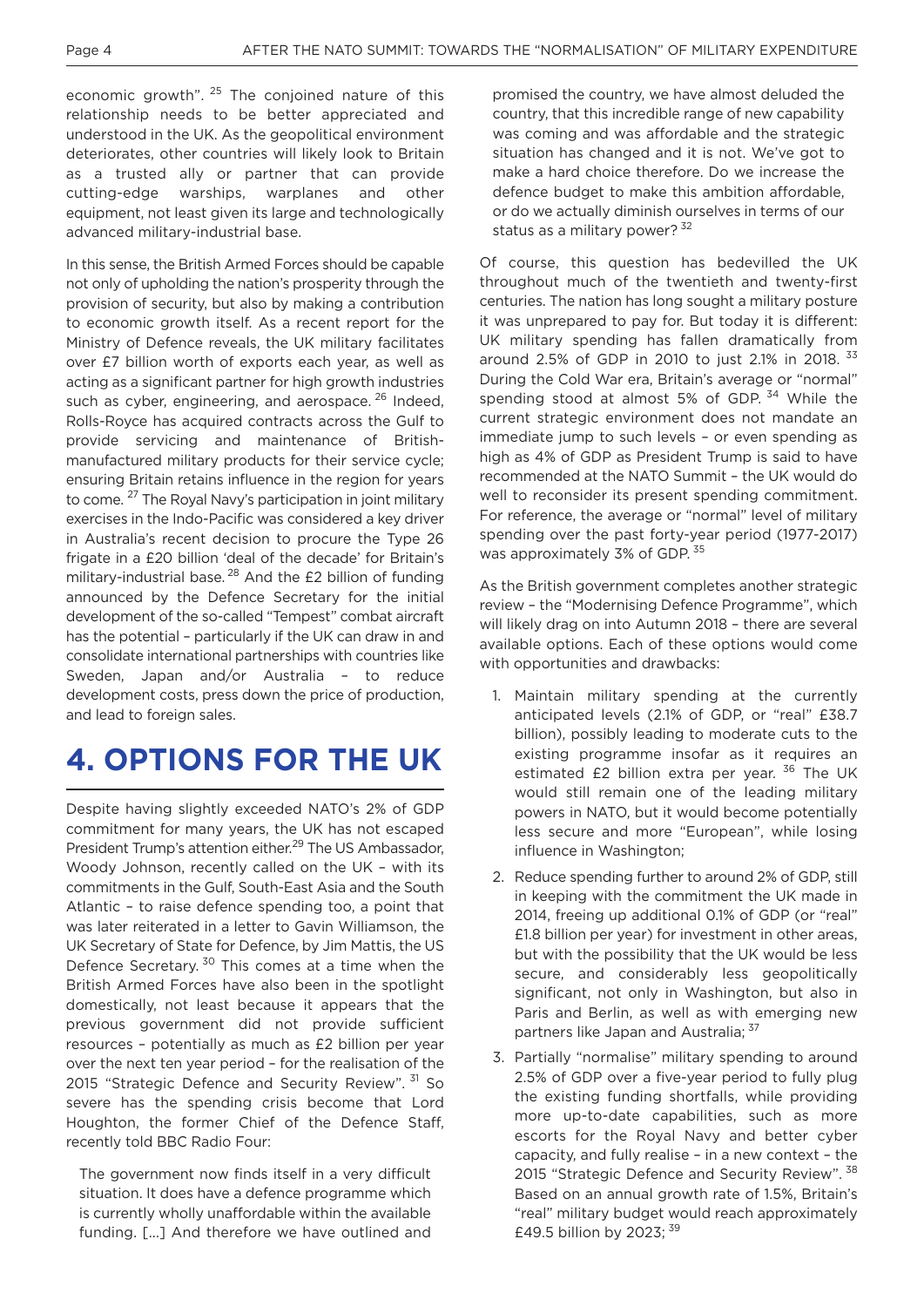4. Fully "normalise" military spending to 3% of GDP over a five-year to boost national security, uphold the UK's position as Europe's leading military power and NATO's second most important member, and draw other countries – not least in the Indo-Pacific – towards the British military-industrial base, particularly in the context of withdrawal from the European Union (EU). Based on an annual growth rate of 1.5% this would equate to a "real" military budget of around £59.4 billion by 2023.<sup>40</sup> In particular, it would allow for: enhancing the size of the Royal Navy, both in terms of escorts for anti-submarine and anti-air defence, as well as projection capabilities (for deep strike land attack); boosting the ability of the British Army to support UK NATO allies in eastern and southern Europe, especially in the Baltic and Black sea regions; bolstering the Royal Air Force's technological capacity and reach into space; and researching and procuring radical new technologies to offset competitors' numerical advantages, including offensive and defensive cyber capabilities, as well as new weapons, such as direct energy weaponry.

Ultimately, the decision depends on the level of security, prosperity and influence the UK desires to have in the future. In this sense, as an established global power and the original initiator of the "rules-based" international order, Britain should not forget that its own security and prosperity are closely tied to the protection of a wider set of values, structures and rules. <sup>41</sup> John Reid, a former Secretary of State for Defence, made this very clear during the early 2000s when he argued:

We take a view of the world which has always been internationalist, which recognises that we not only have rights to defend in the world, but we also have responsibilities to discharge; we are in a sense our brother's keeper globally. Sometimes it requires us to say: 'yes, we will make the ultimate sacrifice.' <sup>42</sup>

In the final instance, the "ultimate sacrifice" means that the UK should not become unwilling to go to war to defend the principles the nation believes in, not least to defend its allies. However, Britain should never allow itself to be put in such a predicament: as one of the world's most geopolitically secure and capable countries, failure – when the UK is forced to make the "ultimate sacrifice" – can only occur when the nation has lacked political leadership and strategic foresight. The reason for this is simple: enemies do not materialise from nowhere. When they do emerge, it is only because we have failed to dissuade, and then to deter them.

### **5. CONCLUSION**

Like his predecessors, President Trump has a point on European military spending, even if he articulates it in a way that is brash or undiplomatic. While the UK does better than most of its European allies in meeting its NATO obligations, given the state of the geopolitical environment and the need to dissuade and deter a growing number of opponents, the British government would do well to arrest the decline of the British Armed Forces. Moreover, if "Global Britain" is to mean anything – if the UK is to have global reach economically and militarily – the country needs the instruments to maintain and even boost its influence. The Henry Jackson Society and the House of Commons Defence Committee – along with many others – have all argued that military spending should not be seen as a "price to pay", but rather as a vital national investment. 43 Sufficient military spending provides the armed forces with the means to dissuade and deter geopolitical revisionists from destabilising the international order, with all the associated bloodshed.

Therefore, regardless of President Trump's threats to withdraw, or at the very least reduce the US commitment to NATO, the rest of the alliance should be looking to increase its military spending to not only reach the 2% target, but to go beyond it to maintain the alliance's credibility. In this context, the British government would do well to continue to press its NATO European allies to meet their commitment to spend 2% of GDP by 2024. Simultaneously, it would do well by providing the necessary leadership by "normalising" the British military budget towards the average spending during the past forty-year period (1977-2017) – almost 3% of GDP. Although other monetarily cheaper options exist, they would come with their own costs: the UK would likely suffer additional insecurity and lose geopolitical influence. "Normalising" to this level of military spending would allow the country to modernise its armed forces and strategic posture, and ensure security and prosperity for itself and its allies and partners in the uncertain twenty-first century.

*James Rogers is Director of the Global Britain Programme at the Henry Jackson Society. Alessandro Renzulli is his Research Assistant.*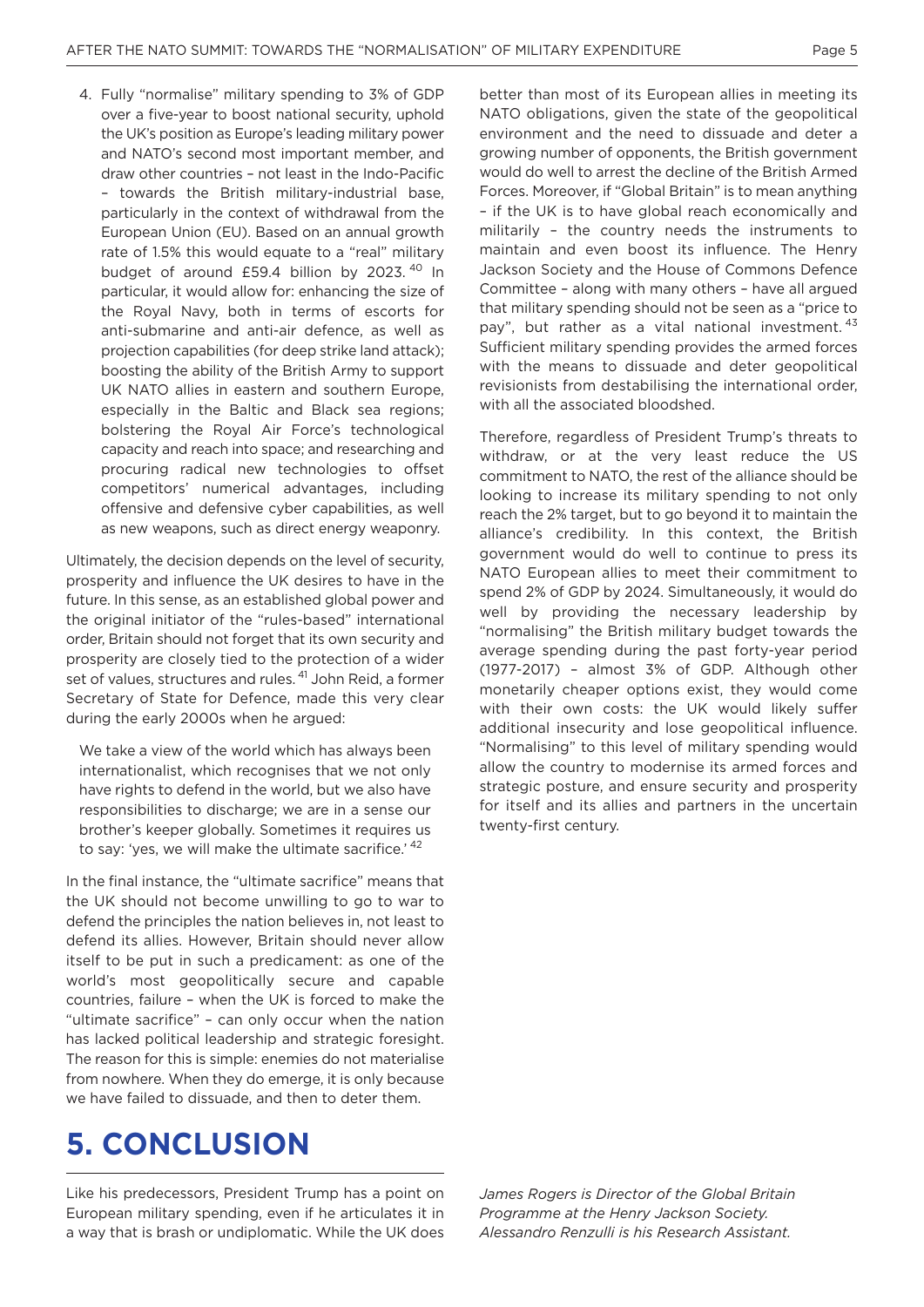## **NOTES:**

- 1 'Brussels Summit Declaration', *NATO*, 11 June 2018, available at: https://www.nato.int/cps/en/natohq/official\_texts\_156624.htm, last visited: 17 July 2018.
- 2 Donald J. Trump, @realDonaldTrump, *Twitter*, 10 July 2018, available at: https://twitter.com/realDonaldTrump/status/ 1016729137409486853, last visited: 16 July 2018.
- 3 Donald J. Trump, @realDonaldTrump, *Twitter*, 10 July 2018, available at: https://twitter.com/realDonaldTrump/status/ 1016616792926703616, last visited: 16 July 2018.
- 4 Trump, D., 'Remarks by President Trump and NATO Secretary General Jens Stoltenberg at Bilateral Breakfast', *The White House*, 11 July 2018, available at: https://www.whitehouse.gov/ briefings-statements/remarks-president-trump-natosecretary-general-jens-stoltenberg-bilateral-breakfast/, last visited: 16 July 2018.
- 5 'Trump claims NATO victory after ultimatum to go it alone', *Reuters*, 12 July 2018, available at: https://uk.reuters.com/article/ uk-nato-summit/trump-claims-nato-victory-after-ultimatumto-go-it-alone-idUKKBN1K136I, last visited: 17 July 2018.
- 6 'Press conference by NATO Secretary General Jens Stoltenberg at the conclusion of the Brussels Summit', *NATO*, 12 July 2018, available at: https://www.nato.int/cps/en/ natohq/opinions\_156738.htm, last visited: 17 July 2018.
- 7 'Brussels Summit Declaration', *NATO*, 11 June 2018, available at: https://www.nato.int/cps/en/natohq/official\_ texts\_156624.htm, last visited: 17 July 2018.
- 8 German Foreign Office, @GermanyDiplo, *Twitter*, available at: https://twitter.com/GermanyDiplo/status/ 1018806219534893056, last visited: 17 July 2018.
- 9 Rogers, J., *Defending Europe: "Global Britain" and the Future of European Geopolitics* (London: The Henry Jackson Society, 2018), pp. 36-38 and Kundnani, H. and J. Puglierin, 'Atlanticist and "Post-Atlanticist" Wishful Thinking', *The German Marshall Fund of the United States*, 3 January 2018, available at: http://www.gmfus.org/publications/atlanticist-and-postatlanticist-wishful-thinking, last visited: 17 July 2018.
- 10 'Defence Expenditure of NATO Countries (2011-2018)', *NATO*, 10 July 2018, available at: https://www.nato.int/nato\_static\_ fl2014/assets/pdf/pdf\_2018\_07/20180709\_180710-pr2018- 91-en.pdf, last visited: 17 July 2018.
- 11 *Ibid*.
- 12 Béraud-Sudreau, L. and N. Childs, 'The US and its NATO allies: costs and value', *Military Balance Blog – IISS*, 9 July 2018, available at: https://www.iiss.org/blogs/military-balance/ 2018/07/us-and-nato-allies-costs-and-value, last visited: 17 July 2018.
- 13 Braw, E., 'Europe's Military Maestros: Italy', *Politico*, 23 August 2017, available at: https://www.politico.eu/article/ europes-military-maestros-italy-troops-mediterraneanmigrants-libya-refugees/, last visited: 18 July 2018.
- 14 'German military spending gets political', *DW*, 8 August 2017, available at: https://www.dw.com/en/german-militaryspending-gets-political/a-40016299, last visited: 16 July 2018.
- 15 'Financial and economic data relating to NATO Defence: Defence Expenditures of NATO Countries (1985-2009)', *NATO*, 10 June 2010, available at: https://www.nato.int/ nato\_static\_fl2014/assets/pdf/pdf\_2010\_06/20100610\_ PR\_CP\_2010\_078.pdf, last visited: 17 July 2018.
- 16 'German armed forces in "dramatically bad" shape, report finds', *Financial Times*, 20 February 2018, available at: https://www.ft.com/content/23c524f6-1642-11e8-9376- 4a6390addb44, last visited: 17 July 2018.
- 17 Gates, R., 'Remarks by Secretary Gates at the Security and Defense Agenda', *US Department of Defence*, 10 June 2011, available at: http://archive.defense.gov/Transcripts/ Transcript.aspx?TranscriptID=4839, last visited: 16 July 2018.
- 18 'Whither China? From Membership to Responsibility? Robert B. Zoellick, Deputy Secretary of State, Remarks to National Committee on US-China Relations', *US Department of State*, 21 September 2005, available at: https://2001-2009.state.gov/s/d/former/zoellick/rem/ 53682.htm, last visited: 17 July 2018.
- 19 'Summary of the 2018 National Defence Strategy: Sharpening America's Competitive Edge', *Department of Defence*, 2018, available at: https://www.defense.gov/ Portals/1/Documents/pubs/2018-National-Defense-Strategy-Summary.pdf, last visited: 16 July 2018.
- 20 Parameswaran, P., 'China, Russia Launch First Military Drills in Baltic Sea', *The Diplomat*, 26 July 2017, available at: https://thediplomat.com/2017/07/china-russia-launch-firstmilitary-drills-in-baltic-sea/, last visited: 17 July 2018.
- 21 Rogers, J. and J. Wright, 'What the European Union owes the United Kingdom', *The Henry Jackson Society*, December 2017, available at: http://henryjacksonsociety.org/ wp-content/uploads/2017/12/HJS-Policy-Briefing-Whatthe-EU-Owes-the-UK-Final.pdf, last visited: 17 July 2018.
- 22 Frayne, J., 'The best case for defence spending is the one least made', *Conservative Home*, 26 June 2018, available at: http://www.conservativehome.com/thecolumnists/2018/06/ james-frayne-the-best-case-for-defence-spending-is-theone-least-made.html, last visited: 5 July 2018.
- 23 Carter, N., 'Dynamic Security Threats and the British Army', *Royal United Services Institute*, 22 January 2018, available at: https://rusi.org/event/dynamic-security-threats-and-britisharmy, last visited: 28 June 2018.
- 24 *Ibid*.
- 25 'Foreign Secretary Speech: "Britain is Back East of Suez"', *Gov.uk*, 9 December 2016, available at: http://www.gov.uk/ government/speeches/foreign-secretary-speech-britainis-back-east-of-suez, last visited: 2 July 2018.
- 26 Dunne, P., 'Growing the Contribution of Defence to UK Prosperity: A report for the Secretary of State for Defence', *Gov.uk*, 9 July 2018, available at: https://www.gov.uk/government/publications/growingthe-contribution-of-defence-to-uk-prosperity-a-reportfor-the-secretary-of-state-for-defence-by-philip-dunne-mp, last visited: 17 July 2018.
- 27 "Gulf Air Awards Rolls-Royce USD 900m Contract for Trent 1000 Engines", *Gulf Air*, 12 July 2016, available at: https://www.gulfair.com/media-centre/press-releases/gulfair-awards-rolls-royce-usd-900m-contract-for-trent-1000 engines, last visited: 3 July 2018. & "Rolls-Royce to Extend Naval Repair and Overhaul Services in the Gulf", *Rolls-Royce*, 6 November 2017, available at: https://www.rolls-royce.com/ media/our-stories/press-releases/2017/06-11-2017-rr-toextend-naval-repair-and-overhaul-services-in-the-gulf.aspx, last visited: 3 July 2018.
- 28 'Type 23 Visits Australia', *Defence Connect*, 23 February 2018, available at: https://www.defenceconnect.com.au/ maritime-antisub/1948-type-23-visits-australia, last visited: 3 July 2018.
- 29 'Defence Expenditure of NATO Countries (2011-2018)', *NATO*, 10 July 2018, available at: https://www.nato.int/nato\_static\_ fl2014/assets/pdf/pdf\_2018\_07/20180709\_180710-pr2018- 91-en.pdf, last visited: 17 July 2018.
- 30 'Woody Johnson: 'Brits should take inspiration from Trump. He has a winning formula', *The Times*, 23 June 2018, available at: https://www.thetimes.co.uk/article/woody-johnsoninterview-brits-should-take-inspiration-from-trump-he-hasa-winning-formula-9sk0qzc8k, last visited: 18 July 2018 and MacAskill, E., 'US defence secretary intervenes in UK military budget row', *The Guardian*, 2 July 2018, available at: https://www.theguardian.com/politics/2018/jul/02/usdefence-secretary-james-mattis-uk-military-spending, last visited: 17 July 2018.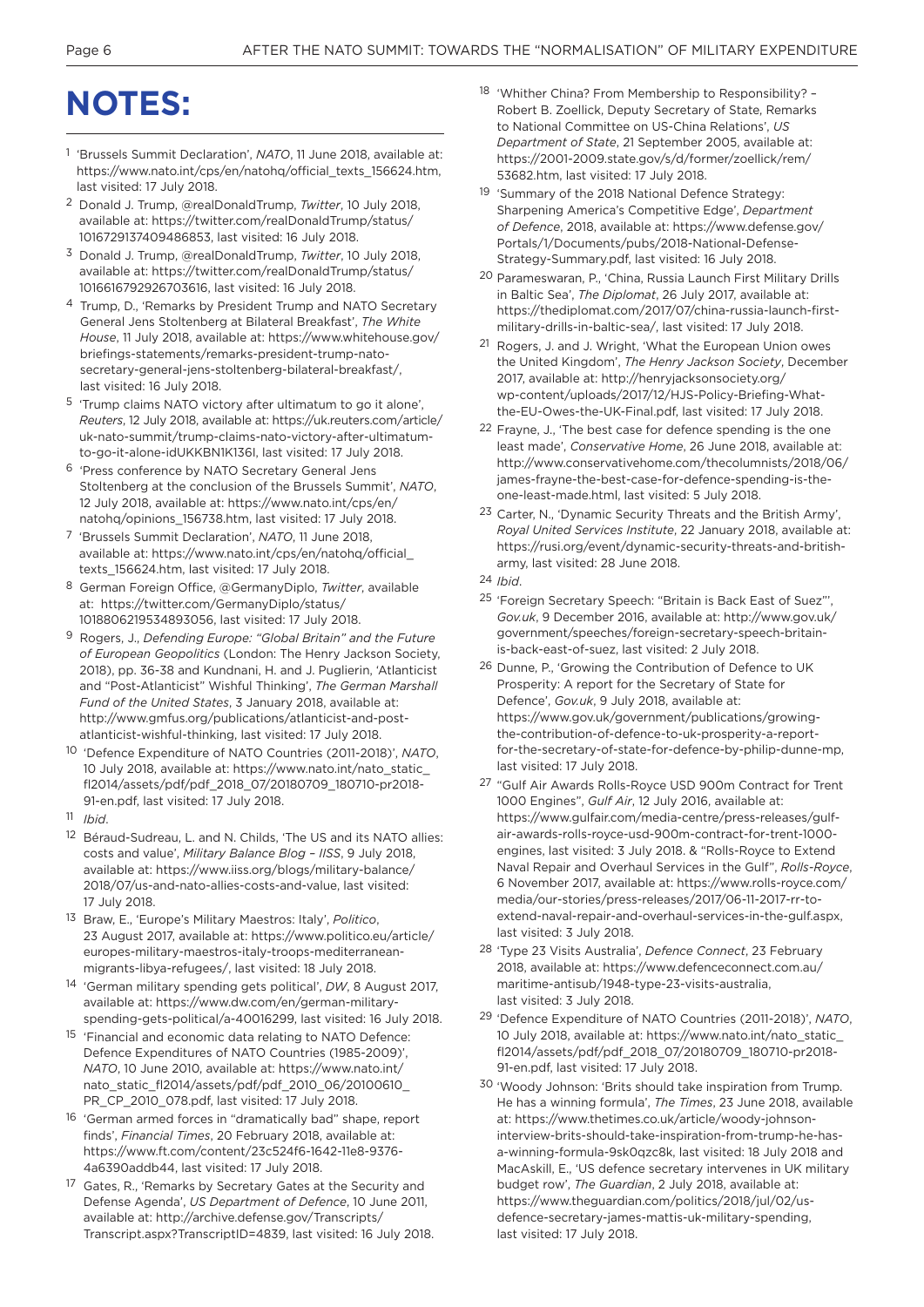- 31 'National Security Strategy and Strategic Defence Review 2015', *Gov.uk* (2015), available at: https://www.gov.uk/ government/publications/national-security-strategy-andstrategic-defence-and-security-review-2015, last visited: 4 July 2018 and 'The Equipment Plan 2017 to 2027', *National Audit Office*, 31 January 2018, available at: https://www.nao.org.uk/report/ministry-of-defence-theequipment-plan-2017-to-2027/, last visited: 17 July 2018.
- 32 Houghton, N., 'Today', *BBC Radio 4*, 26 June 2018, available at: https://www.bbc.co.uk/programmes/b0b7d0tt, last visited: 3 July 2018.
- 33 For 2010 figures, see: Defence Expenditure of NATO Countries (2009-2016)', *NATO*, 4 July 2016, available at: https://www.nato.int/nato\_static\_fl2014/assets/pdf/pdf 2016\_07/20160704\_160704-pr2016-116.pdf, last visited: 17 July 2018. For 2018, see: 'Defence Expenditure of NATO Countries (2011-2018)', *NATO*, 10 July 2018, available at: https://www.nato.int/nato\_static\_fl2014/assets/pdf/pdf\_ 2018\_07/20180709\_180710-pr2018-91-en.pdf, last visited: 17 July 2018.
- 34 'UK Defence Expenditure', *House of Commons Library*, 13 July 2018, available at: https://researchbriefings. parliament.uk/ResearchBriefing/Summary/CBP-8175 #fullreport, last visited: 17 July 2018.
- 35 *Ibid*.
- 36 Figures derived from: 'Defence Expenditure of NATO Countries (2011-2018)', *NATO*, 10 July 2018, available at: https://www.nato.int/nato\_static\_fl2014/assets/pdf/pdf 2018\_07/20180709\_180710-pr2018-91-en.pdf, last visited: 17 July 2018.
- 37 "Real" figures generated using an average exchange rate for 2010. Figures derived from: 'Defence Expenditure of NATO Countries (2011-2018)', *NATO*, 10 July 2018, available at: https://www.nato.int/nato\_static\_fl2014/assets/pdf/ pdf\_2018\_07/20180709\_180710-pr2018-91-en.pdf, last visited: 17 July 2018. Figures calculated using the International Monetary Fund's average exchange rate between the US Dollar and British Pound for 2010 (used by NATO): 0.647.
- 38 Sir Michael Fallon, the former Secretary of State for Defence, has advocated "normalising" military spending to 2.5% of GDP. See: Fallon, M., 'Britain should spend 2.5 per cent of GDP on defence if it wants to play its proper part in the world', *Daily Telegraph*, 24 January 2018, available at: https://www.telegraph.co.uk/politics/ 2018/01/24/britain-should-spend-25-per-cent-gdpdefence-wants-play-proper/, last visited: 18 July 2018.
- 39 "Real" figures generated using an average exchange rate for 2010. Figures derived from: 'Defence Expenditure of NATO Countries (2011-2018)', *NATO*, 10 July 2018, available at: https://www.nato.int/nato\_static\_fl2014/assets/pdf/ pdf\_2018\_07/20180709\_180710-pr2018-91-en.pdf, last visited: 17 July 2018. Figures calculated using the International Monetary Fund's average exchange rate between the US Dollar and British Pound for 2010 (used by NATO): 0.647.
- 40 *Ibid*.
- 41 'HMS Queen Elizabeth, Portsmouth: Theresa May's Speech', *Gov.uk*, 16 August 2017, available at: http://www.gov.uk/ government/speeches/hms-queen-elizabeth-portsmouththeresa-mays-speech, last visited: 2 July 2018 and Bew, J., 'The new age of great power politics', New Statesman, 12 February 2018, available at: https://www.newstatesman.com/ politics/uk/2018/02/new-age-great-power-politics, last visited: 5 July 2018.
- 42 Kampfner, J., 'NS Interview John Reid', *New Statesman*, 3 March 2003, available at: https://www.newstatesman.com/ node/157205, last visited: 5 July 2018.

43 Rogers, J., '"Global Britain" and the Future of the British Armed Forces', *The Henry Jackson Society*, November 2017, available at: http://henryjacksonsociety.org/wp-content/ uploads/2017/11/HJS-Global-Britain-and-the-Future-of-the-British-Armed-Forces-Report-2.0.pdf, last visited: 17 July 2018 and 'Indispensable allies: US, NATO and UK Defence relations', *Commons Defence Select Committee*, 26 June 2018, available at: https://publications.parliament.uk/ pa/cm201719/cmselect/cmdfence/387/38702.htm, last visited: 17 July 2018.